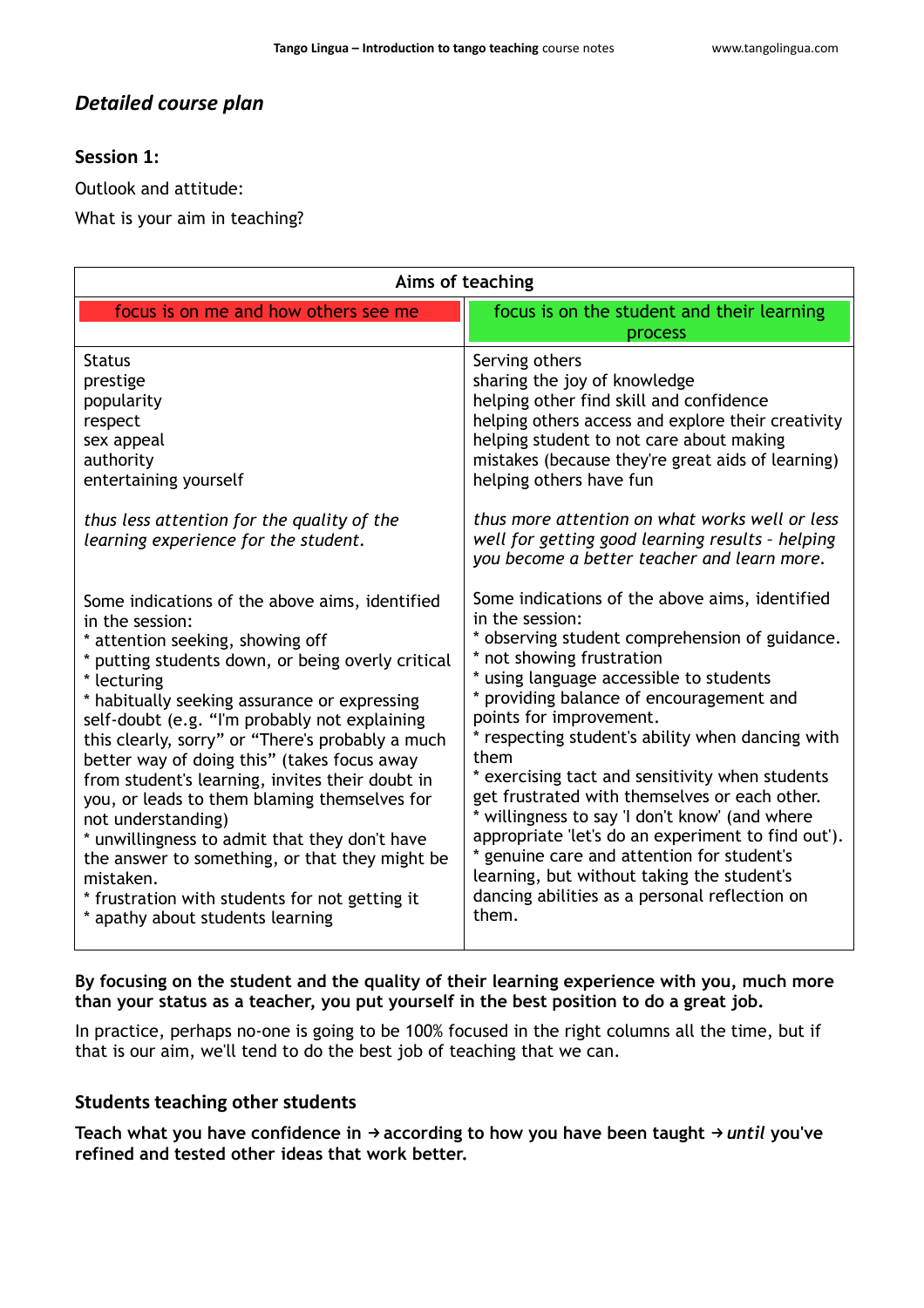#### **Conflict resolution and constructive critique.**

This will be the subject of a later session, but since it came up in discussions a brief consideration is given here.

*Two students are working together and one says to the other:* "You're doing it wrong"

The Tango Lingua approach is to celebrate mistakes, because without them learning would not be possible. Instead of thinking in terms of 'fault', treat the learning process as an experiment, note the outcome and try something different. Enjoy the process of refining what you're doing.

A possible response to the students above, addressed to them, or the group as a whole, could be along the lines of:

"With tango you will both learn the most and have the most fun if you focus on working as a team and just treating things not going to plan as an opportunity for you *both* to learn, rather than focusing on who was right or wrong. Also your partner is *much* more able to do a good job of leading or following you, if they feel relaxed and happy in an embrace with you – for which a mutual attitude of respect and teamwork tends to help."

For **offering individual constructive input to students, that encourages their focus on learning, rather than on having made a mistake**, the following are some example approaches:

"See what it feels like to do it this way ..."

"To make it even better try ..."

"Do you prefer how it feels when you do …?"

"What difference does it make when you do …?"

"Try it more like ..."

"Compare these two ways of doing it ..."

#### **\* What if you're asked about technique you're not sure about?**

Be honest, say 'I don't know.' or 'I'm not sure, but perhaps it works like …' if you have some idea. Make a note of questions you have the answer for, and try to find out so you can answer them next time.

\* Some students may take the attitude 'you're just a student like me, why should I listen to you?' or 'I will eat my shoes before I let you tell me how to dance'.

Remember you're there to offer your understanding, according to what you've been taught. If students seem to have an issue with it, if you approach the situation in a humble and honest way, explaining 'this is what I've been shown by my teacher, who has asked me to share that understanding with you, but it's up to you if you want to listen or not', then other students are more likely to pay attention, compared to if you just tried to take up a position of authority.

In practice, a class that is organized with teaching assistants, will be clearly presented as such, so all the students know what to expect at the beginning of the class. E.g. "I will be asking some of my more experienced students to assist in teaching you during the class, where they will share the same techniques that I have taught them. This is to make sure everyone gets the most input from experienced dancers possible, with consistent technique, and thus the best learning experience."